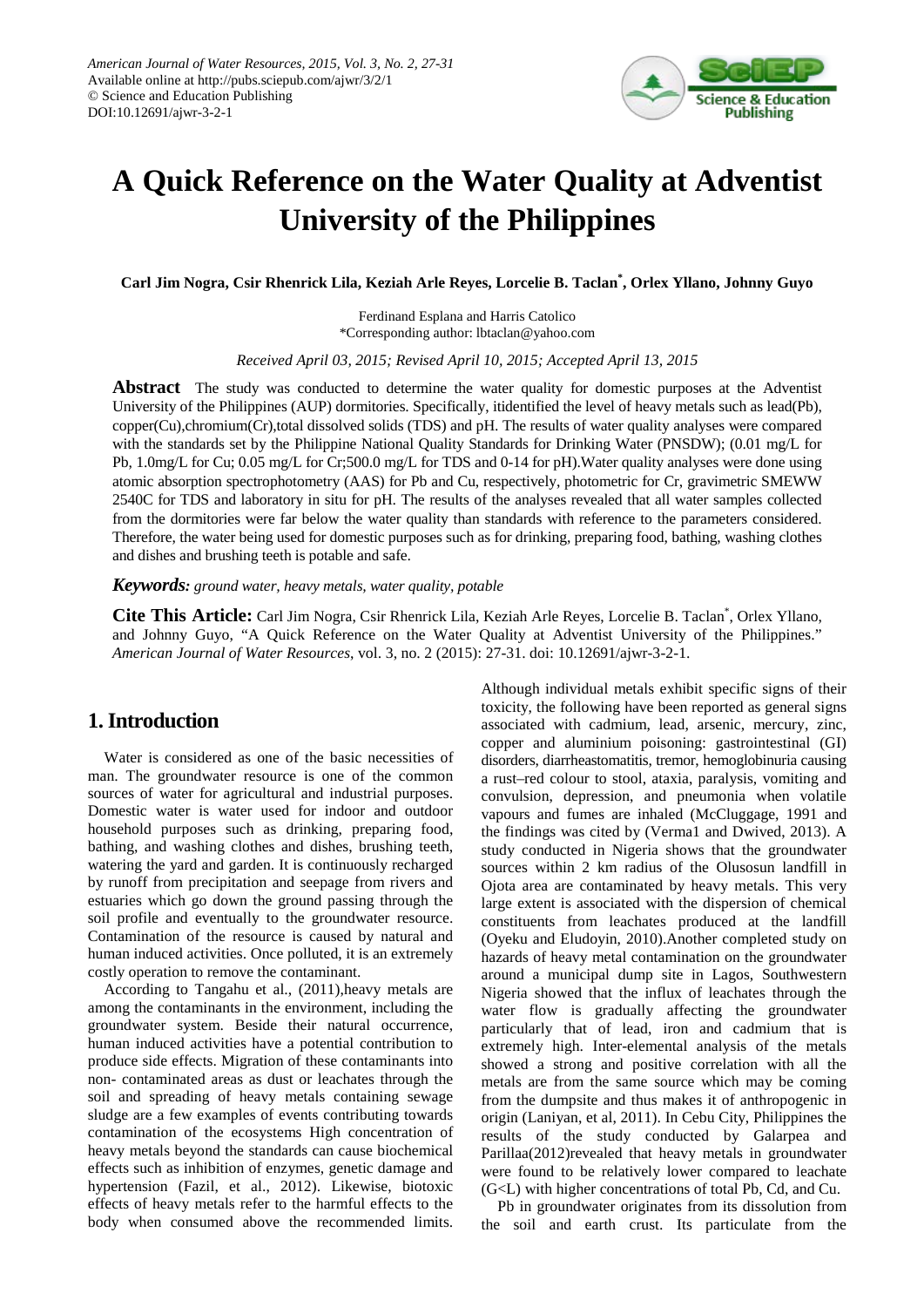combustion of leaded gasoline, fossil and ore smelting can contaminate local surface water by surface runoff. Wide distribution of Pb from sedimentary rock and soils are reported at an average content of 10.0 ppm in soil usually found in upper ground soil, likewise from 7 to 12.5 ppm in sedimentary rock (Kinder, 2014).

Cu is a reddish metal with a face-centered cubic crystalline structure. It is a very common substance that occurs naturally in the environment and spreads through the environment through natural phenomena. Its use is mostly for electrical equipment (60%); construction, such as roofing and plumbing (20%); industrial machinery, such as heat exchangers (15%) and alloys (5% which could be potential sources of Cu in leachate and in adjacent groundwater when these materials are dumped in landfills. Its concentrations in drinking-water vary widely as a result of variations in water characteristics, such as pH, hardness and copper availability in the distribution system (NRC, 2000).

Cris a metallic element found in rocks, soils, plants, and animals. It is used in steel making, metal plating, leather tanning, corrosion inhibitors, paints, dyes, and wood preservatives. The most common forms of chromium in the environment are trivalent, hexavalent and the metal form (American Water Works Association, 2013). It can exist in oxidation states of  $+2$  to  $+6$ . Soils and rocks may contain small amounts of it, almost always in the trivalent state (WHO, 2006).

TDS is a term used to describe the inorganic salts and small amounts of organic matter present in water. The principal constituents were usually calcium, magnesium, sodium, and potassium cations and carbonate, hydrogencarbonate, chloride, sulfate, and nitrate anion. It originates from natural sources, sewage, urban and agricultural run-off, and industrial wastewater (Guidelines for Drinking Water Quality, 1996).

The pH level of drinking water reflects how acidic or alkaline it was. It is measured on a scale from 0-14. Seven was neutral, indicating there was no acid or alkalinity present. A measurement below 7 indicates that acid is present and a measurement above 7 indicates alkalinity. The normal range for pH in ground water lies between 6 and 8.5. The major importance of determining the pH was to determine the corrosiveness of water. In general, the lower the pH, the higher the level of corrosion. (Guidelines for Drinking Water Quality, 1996).

There have been past studies conducted on water quality at the university, however, a specific one with reference of its heavy metal content was not yet fully explored. The drinking water of the university community comes from the groundwater system. A tube well was constructed long time ago and water is pumped by a motor through a series of pipes connected to a cemented reservoir. A brass piping system from the main tank distributes water to the dormitories, faculty residential houses, colleges and service centers/offices within the campus. Furthermore, the university is within the industrial zones of Laguna wherein these could be possible sources of leachates. With these, there is a need to determine if there is an accumulation of heavy metals within the groundwater resource which may cause contamination to the water use for domestic purposes, hence this study.

Generally the study determined the quality status of the water quality for domestic purposes at university dormitories. Specifically, it identified the level of lead, chromium,copper, total dissolved solid (TDS), and pH of the water at the dormitories through water quality analyses and compared the results of the analyses with standards set by Philippine National Standards for drinking water.

# **2. Materials and Methods**

#### **2.1 Study Site**

Six dormitories and the main tank (Dahilig) at AUP were selected as study areas. The dormitories are strategically located inside the campus. The main tank stores  $1817.0 \text{ m}^3$  water lifted through a piping system powered by a motor from the groundwater via a constructed tube well.

#### **2.2. Water Sample Collection**

The water samples were collected from each of the faucet of the study sites from  $7:00 - 8:30$  in the morning of January17, 2014. Six liters of water were collected by the first-draw method in which first drop of water was collected with atotal of 42 samples.These were placed inside an ice chest to preserve water quality and were submitted for heavy metal analyses to the Department of Science and Technology(DOST), Cavite Water and Wastewater Testing Laboratory, Trece Martirez, Cavite, Philippines.

## **2.3. Heavy Metals, Total Dissolved Solid and pH Analyses**

Water quality analyses were conducted using atomic absorption spectrophotometer (AAS) for Pb and Cu, respectively, photometric for Cr, gravimetric SMEWW 2540C for TDS and laboratory in situ for pH. For pH analysis, water samples were collected 10:24 –11:36 in the morning of February 27, 2014. A 350ml bottle of water was collected from each site, placed inside an ice chest and transported to the AUP Chemistry Department laboratory for analysis. The procedure was conducted using vortex shaker for 30 seconds and Denver tap bench pH meter. Each sample was replicated 3 times and data were recorded.

#### **2.4. Dissemination of Results**

The results of the study were presented to the students, staff, and faculty members of the Biology Department during the Biology Major's Forum. Dormitory residents were also informed by personally presenting the water quality analyses results in their respective dormitories through the dean. Likewise, the information was presented to the administrators and policy makers of the university.

## **3. Results and Discussion**

#### **3.1. Study Sites**

The study was conducted in seven locations inside the university [\(Figure 1\)](#page-2-0). The first was from the main water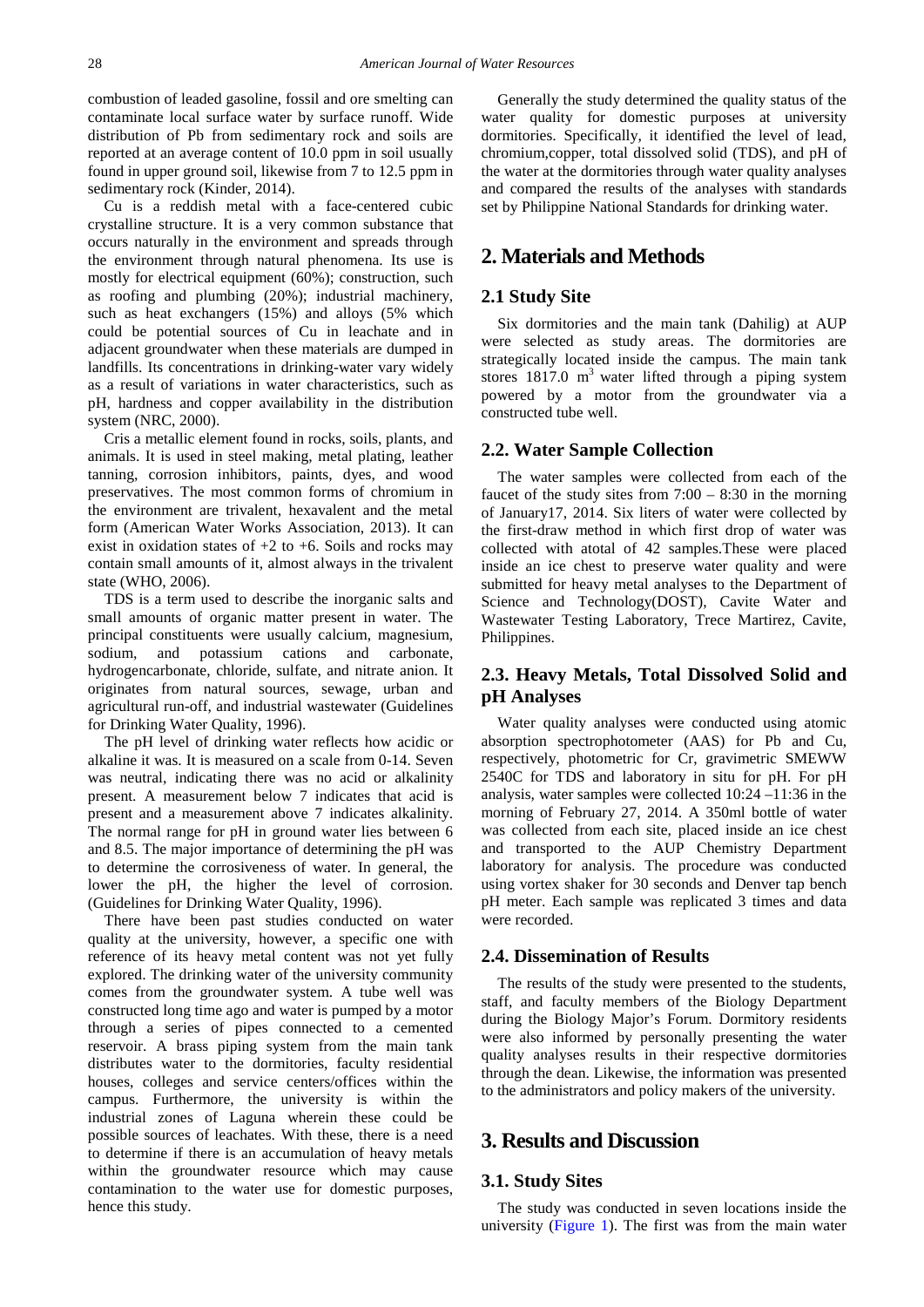<span id="page-2-0"></span>source which supplies all the water to the campus. The other samples were gathered from the six student dormitories, namely: Mahogany, Gumamela, Molave, Cadena, Sampaguita and Ilang-ilang.Theuniversity started operations in 1979 along with the construction of a water system. Atube well (m) with a cemented reservoir  $14^0 12$ 

38.13" N 121<sup>0</sup> 02' 08.51" E at 231 m elevation distributes ground water through brass pipelines to the dormitories, faculty houses, colleges and service centers of the university. The dispensed water is mainly used for domestic purposes such as drinking, cooking, bathing and laboratory procedures at the colleges.



**Figure 1.** The 7 sampling sites of the study

## **3.2. Collection of Water Sample for Heavy Metal Analyses**

Water samples were gathered from  $7:00 - 8:30$  in the morning of January 17, 2014ateach sampling site. Six liters of water were collected from each site, that was a total of 42 samples.The samples were placed inside an ice chest to preserve water quality and was transported and submitted for heavy metal analyses by the Department of Science and Technology(DOST), Cavite Water and Wastewater Testing Laboratory, Trece Martirez, Cavite.

#### **3.3. Heavy Metal Analyses**

[Table 1,](#page-3-0) [Figure 2](#page-2-1) and [Figure 3](#page-2-2) show the levels of Pb, Cu, Cr and TDS gathered from the seven sampling sites. Numerically, Molave and Acacia registered the highest Pb and Culevels followed by the other dormitories; however, this level was far below the standards for the parameters set by the PNSDW. All other parameters considered to exhibit very safe levels for domestic purposes.

<span id="page-2-1"></span>

<span id="page-2-2"></span>

**Figure 2.** Lead concentration levels at the different study sites

Figure 3. Copper concentration levels at the different study sites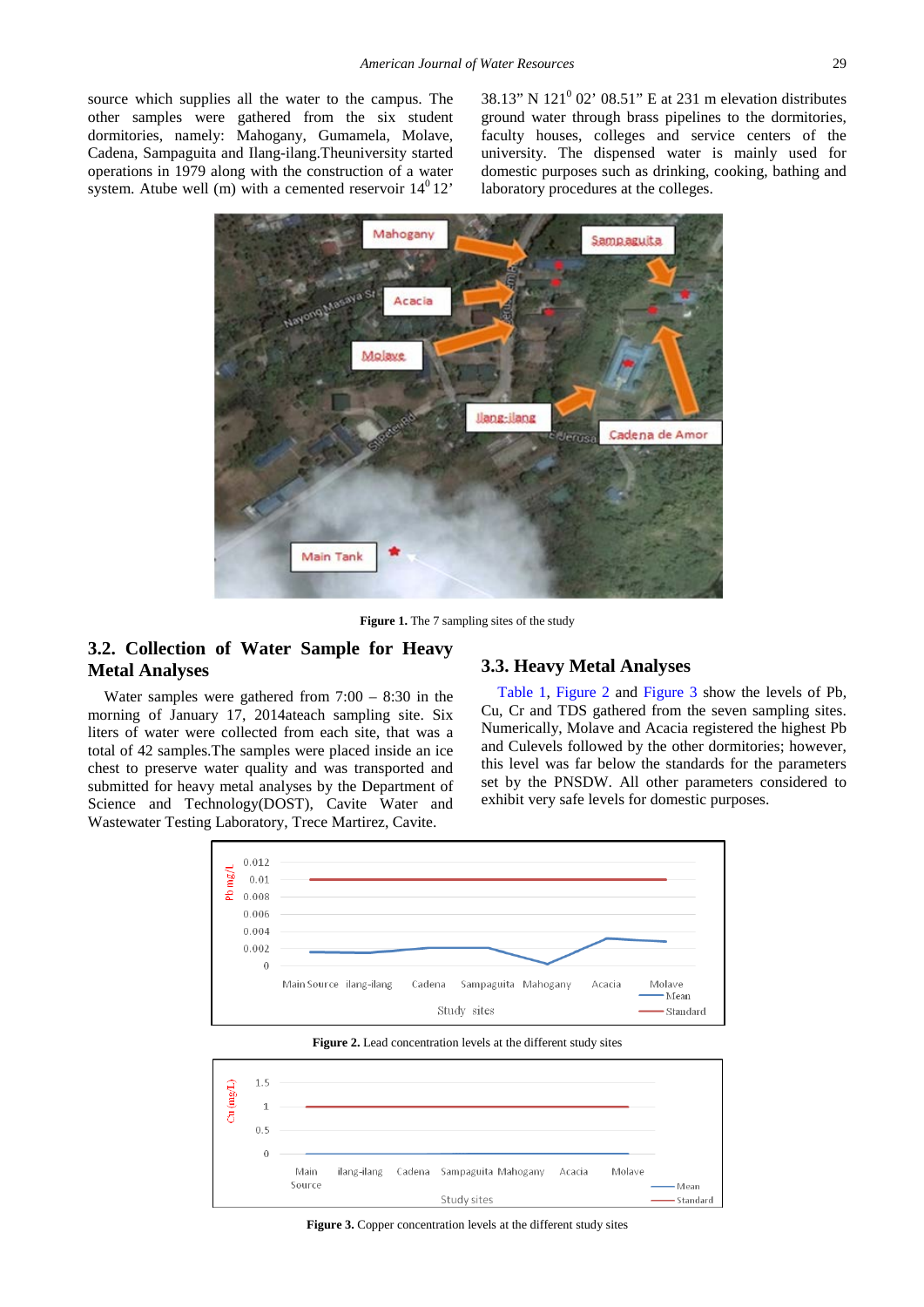|  |  |  | Table 1. Water quality analyses result on lead, copper, chromium, and TDS of the 7 sampling sites |  |  |
|--|--|--|---------------------------------------------------------------------------------------------------|--|--|
|  |  |  |                                                                                                   |  |  |

<span id="page-3-0"></span>

| Sampling sites | Lead $(mg/L)$ |          | Chromium $(mg/L)$ |          | Copper (mg/L) |          | $TDS$ (mg/L) |          |
|----------------|---------------|----------|-------------------|----------|---------------|----------|--------------|----------|
|                | Mean          | Standard | Mean              | Standard | Mean          | Standard | Mean         | Standard |
| Main Source    | 0.002         | 0.01     | < 0.01            | 0.05     | 0.001         | 1.00     | 276.00       | 500.00   |
| Ilang-ilang    | 0.002         | 0.01     | < 0.01            | 0.05     | 0.005         | 1.00     | 280.00       | 500.00   |
| Cadena         | 0.002         | 0.01     | < 0.01            | 0.05     | 0.002         | 1.00     | 282.00       | 500.00   |
| Sampaguita     | 0.002         | 0.01     | < 0.01            | 0.05     | 0.009         | 1.00     | 266.00       | 500.00   |
| Mahogany       | 0.000         | 0.01     | < 0.01            | 0.05     | 0.010         | 1.00     | 268.00       | 500.00   |
| Acacia         | 0.003         | 0.01     | < 0.01            | 0.05     | 0.008         | 1.00     | 264.00       | 500.00   |
| Molave         | 0.003         | 0.01     | < 0.01            | 0.05     | 0.006         | 1.00     | 258.00       | 500.00   |

The excellent metal levels in the drinking water in the study areas indicated a safe groundwater system in the university. This may be attributed to the fact that the university maintains a balance ecological system, despite its proximity to the industrial zones of Laguna and Cavite where possible leachates or contaminants may originate.



**Figure 4.** Total dissolved solid observed at the study sites

## **3.4. pH Levels**

[Table 2](#page-3-1) and [Figure 5](#page-3-2) shows the pH levels of the collected water samples that were within the safe levels for drinking water. The average range for all samples is 6.9-7.0. Technically, water is naturally in neutral pH. Any water below 7 is considered acidic and above 7 is basic. A good pH for drinking water should be between 6.5 and 8.5 set by the Philippine National Standard for Drinking Water. Any pH level lower than 6.5 will be corrosive and higher than 8.5 alkali and will not only taste alkaline. pH levels above 12 like in bleach are dangerous if taken internally. All samples from study areas fall within safe level for drinking and for other domestic uses.

|  |  | Table 2. pH levels of water samples gathered from the seven study sites |  |
|--|--|-------------------------------------------------------------------------|--|
|  |  |                                                                         |  |

<span id="page-3-1"></span>

| Twele It par to the or which buildings guardian in our me better being breed |         |         |         |         |             |  |
|------------------------------------------------------------------------------|---------|---------|---------|---------|-------------|--|
| Sampling Site                                                                | Trial 1 | Trial 2 | Trial 3 | Average | Standard    |  |
| Main Tank                                                                    | 6.90    | 6.91    | 6.91    | 6.91    | $6.5 - 8.5$ |  |
| $\text{Ilang} - \text{Ilang}$                                                | 7.10    | 7.08    | 7.11    | 7.10    | $6.5 - 8.5$ |  |
| Cadena de Amor                                                               | 7.05    | 7.10    | 7.12    | 7.09    | $6.5 - 8.5$ |  |
| Sampaguita                                                                   | 7.15    | 7.16    | 7.19    | 7.17    | $6.5 - 8.5$ |  |
| Molave                                                                       | 7.14    | 7.17    | 7.19    | 7.17    | $6.5 - 8.5$ |  |
| Acacia                                                                       | 6.93    | 7.02    | 7.11    | 7.06    | $6.5 - 8.5$ |  |
| Mahogany                                                                     | 6.97    | 7.08    | 7.23    | 7.09    | $6.5 - 8.5$ |  |

<span id="page-3-2"></span>

**Figure 5.** pH level of the different study sites

## **4. Conclusion**

The results of the water analyses revealed that the drinking water supplied from ground water is far below

the standards for water quality set by the Philippine Water Quality Standards. Further, the water is potable for human consumption with reference to the heavy metals investigated.

Specifically, all sampling sites are safe from the toxicity of lead, copper and chromium, TDS and pH.